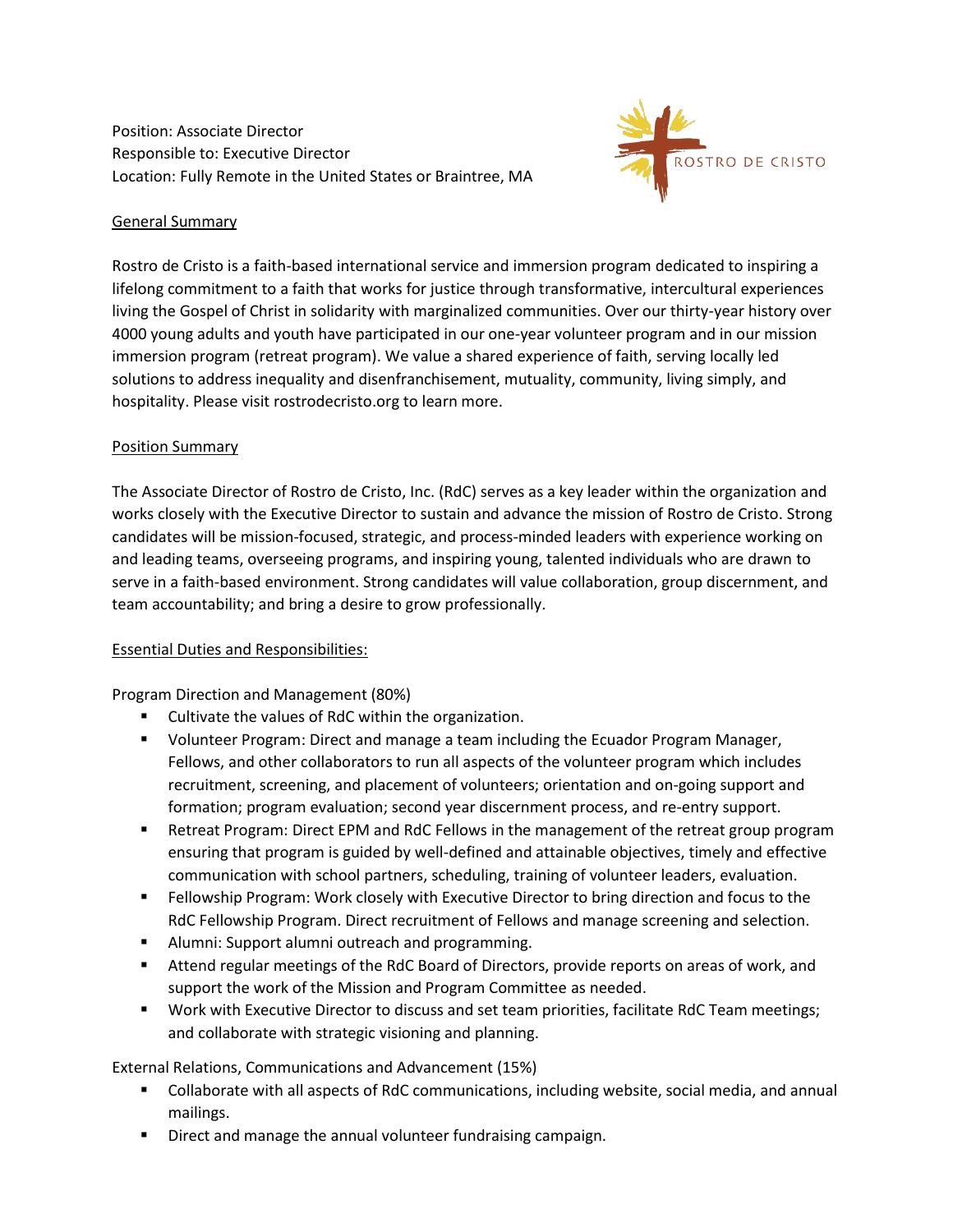- **•** Serve as external representative of RdC, making presentations on behalf of the organization as needed, including mission appeals and other advancement activities.
- Support the planning and coordination of major special events (alumni reunions, advancement activities, etc.) as needed.

Finance and Administration (5%)

- Develop, manage, and oversee programs budget.
- Support IT needs as able.
- Help manage cloud-based filing of organizational resources and record keeping.

## Competencies and Experience Desired

- Experience in a full-time volunteer/mission program in a cross-cultural setting.
- Prior management and/or leadership responsibility.
- **EXP** Significant experience in pastoral ministry, social justice education, and program development and implementation.
- Bachelor's degree required. Master's degree in Divinity, Theology, Education, Social Work, or related field is an advantage.
- **E** Strong Spanish language skills ability to understand written and oral communication, and converse with fluidity, writing skills desired.
- A demonstrated familiarity with and appreciation for the Gospels, the Catholic faith, and commitment to faith-informed justice.
- Demonstrated personal spiritual life. Comfortable leading a faith-based team in communal prayer.
- **•** Demonstrated ability to interact effectively with diverse constituencies and promote an inclusive intercultural community for all RdC members and partners.
- Superior oral and written communication skills; public speaking comfort and experience.
- Proficiency in Microsoft Office 365, Outlook.
- Able to work remotely from home or on the road, and in multiple time zones (in the Americas).
- Able and willing to travel internationally and domestically several times a year.
- **■** Outstanding time management and ability to juggle multiple projects simultaneously.
- Experience working with young adults.

*Rostro de Cristo is committed to building a diverse and inclusive community. We welcome qualified applicants from underrepresented groups. We seek applicants who demonstrate a commitment to multiculturalism and diversity that is manifested in interpersonal communication, program development, and pastoral practice.* 

*The AD will work at a home office or another appropriate rent-free location, preferably in the United States, and/or in Braintree, MA at RdC's US office. RdC will provide a laptop and basic office supplies.* 

*Physical Requirements: The employee must have the physical ability to sit and/or stand for extended periods of time and perform daily activities from standing/sitting for presentations to operating a computer and other office equipment; the ability to lift to 25lbs.; to negotiate uneven, dirt road surfaces, mud, puddles, etc.; and to tolerate a hot, humid climate without access to air conditioning. Rostro de Cristo requires that all employees, volunteers, and other participants be fully vaccinated against COVID-19. Massachusetts Criminal Background Check (CORI) and Protecting God's Children training required upon employment.*